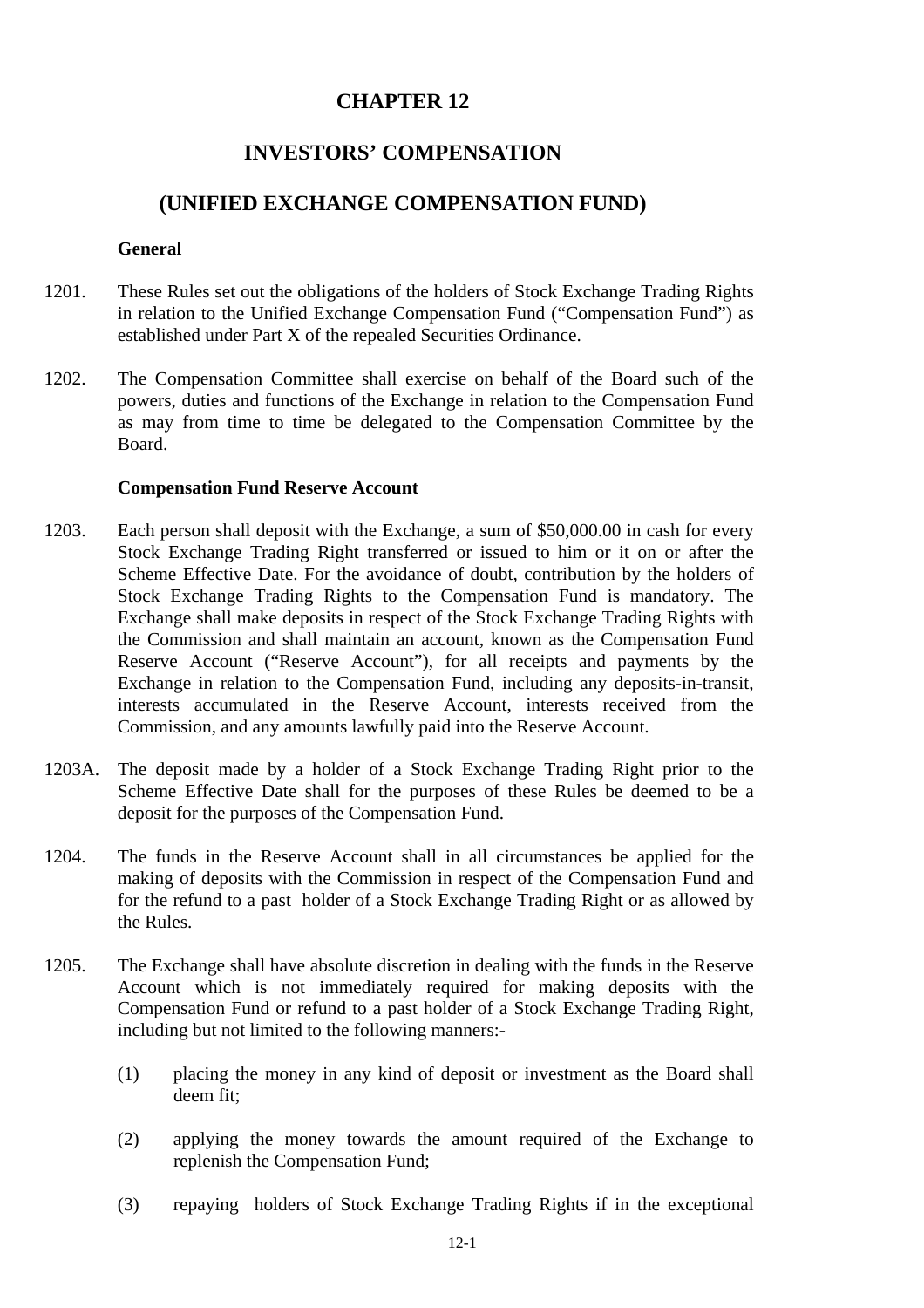circumstances the Board thinks it fit to do so and any repayment shall be in the manner as determined by the Board.

### **Replenishment**

- 1206. Upon any payment out of the Compensation Fund in order to satisfy any claim, all Members of the Exchange or holders of Stock Exchange Trading Rights as at the day when the notice calling for such claim was issued by the Exchange shall contribute to replenish the Compensation Fund by depositing with the Exchange a sum (unless reduced under Rule 1207) equivalent to the amount of compensation payment divided by the number of Stock Exchange Trading Rights, and all such Members or holders of Stock Exchange Trading Rights shall be liable to meet such calls to contribute whenever made. Unless the Compensation Committee determines otherwise, any holder of a Stock Exchange Trading Right shall not be liable to contribute for the claims lodged against the Compensation Fund, the notice calling for which is issued subsequent to his or its date of cessation as a holder of a Stock Exchange Trading Right.
- 1207. The Board shall have absolute discretion to reduce the sum to be contributed by Members or holders of Stock Exchange Trading Rights under Rule 1206 by applying all or part of the funds in the Reserve Account towards the amount required of the Exchange to replenish the Compensation Fund.
- 1208. The Exchange shall call upon the Members or holders of Stock Exchange Trading Rights under Rule 1206 to contribute to replenish the Compensation Fund where the Commission, having exhausted all rights of action and other legal remedies subrogated to it by the claimants, requires replenishment of the Compensation Fund from the Exchange.
- 1209. The Board may require any further or additional payments to the Reserve Account in circumstances as it deems necessary, including but not limited to the increase of the maximum limit of payment out of the Compensation Fund.

## **Refund**

1210. Where a person has deposited or deemed to have deposited a sum of money with the Exchange under Rule 1203 or 1203A in respect of a Stock Exchange Trading Right and thereafter such person ceases to be the holder of a Stock Exchange Trading Right, he or it, his personal representatives, successors and assigns, trustees in bankruptcy or its liquidator (the "retiring holder") shall be entitled to withdraw from the Compensation Fund in respect of that Stock Exchange Trading Right provided that the Compensation Committee is satisfied that such retiring holder has no outstanding liabilities (actual or contingent) in relation to a claim against the Compensation Fund in respect of that Stock Exchange Trading Right or his or its former Membership, and a refund shall be made after the expiration of 3 months from the date of such retiring holder's cessation as the holder of a Stock Exchange Trading Right and until the monies representing his or its contribution are refunded to the Exchange by the Commission pursuant to the repealed Securities Ordinance of an amount being the lesser of firstly the amount of \$50,000 and secondly the sum attributable to the retiring holder calculated by dividing the amount comprising the Compensation Fund at the time (less such amount as the Compensation Committee may for the time being set aside as payment of any claims for which the retiring